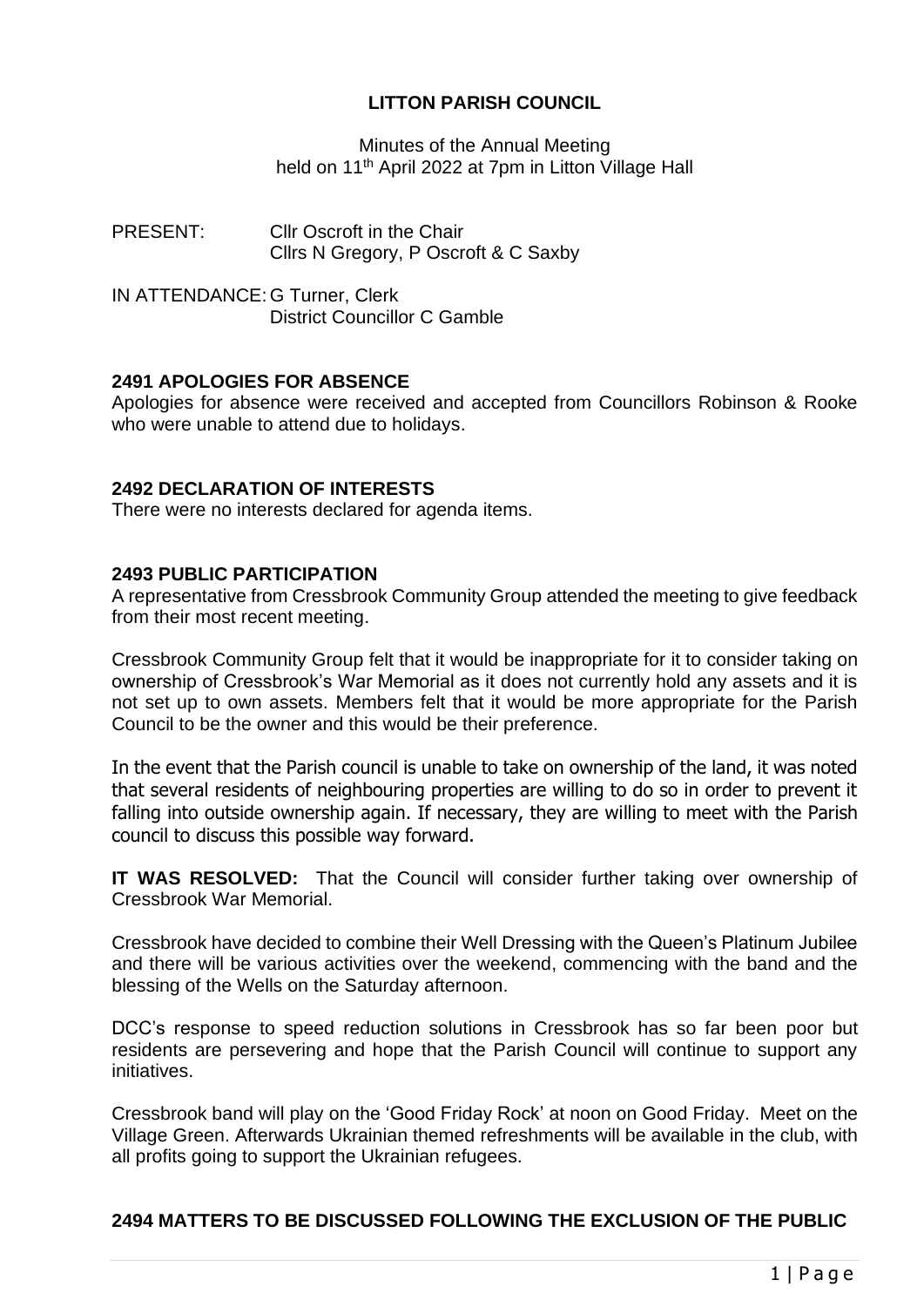## **AND PRESS**

It was resolved under the Public Bodies (Admission to Meetings) Act 1960 s1 to exclude members of the press and public to agenda items 5 (2450) and item 10 on the grounds that publicity would be prejudicial to the public interest by reason of the confidential nature of the business to be transacted.

# **2495 MINUTES OF THE MONTHLY COUNCIL MEETING HELD ON 21 st MARCH 2022**

**RESOLVED:** That the Chair be authorised to sign the minutes as being a true and correct record.

## **2496 ACTIONS FROM THE LAST MEETING**

## **-2275 TURNING SPACE IN LITTON FOR SERVICE BUS**

Councillor Gregory reported that the 'no parking' signs had been made and just needed to be fixed in position.

#### **-2420 WAR MEMORIAL**

See Minute 2493 above.

#### **-2468 TREE MAINTENANCE**

Councillor Gregory reported that he is still awaiting a date from the tree surgeons about removing the leaning sycamore tree and grinding out the stumps remaining from 3 trees recently removed by the handy person.

## **-2483 WI OFFER TO FUND A TREE IN COMMEMORATION OF THE QUEEN'S PLATINUM JUBILEE**

Councillor Gregory stated that the WI's preference was to purchase either a fig or walnut tree.

**IT WAS RESOLVED:** That Councillor Gergory will decide the best location for the tree and then make a decision as to which tree would be more suited to the site.

## **-2484 DERYSHIRE DALES DISTRICT COUNCIL QUEEN'S JUBILEE FUND**

The Clerk informed members that she had applied to DDDC for funding towards the Parish's Queen's Platinum Jubilee celebrations, but had not heard yet whether the claim had been successful.

The Clerk also stated that she had emailed representatives of each of the villages to enquire whether they were planning any events.

**IT WAS RESOLVED:** That should the Council receive funds from DDDC the money would be split between the three villages in the parish based on the size of electorate in each village.

District Councillor Gamble **AGREED:** To chase the relevant department within DDDC for a response.

#### **-2485 DCC AND POLICE AND CRIME COMMISSIONER TRIAL OF SPEED INDICATOR DEVICES**

The Clerk informed members that although she had registered the Parish Council's interest in the scheme, further information received (and circulated to members via email)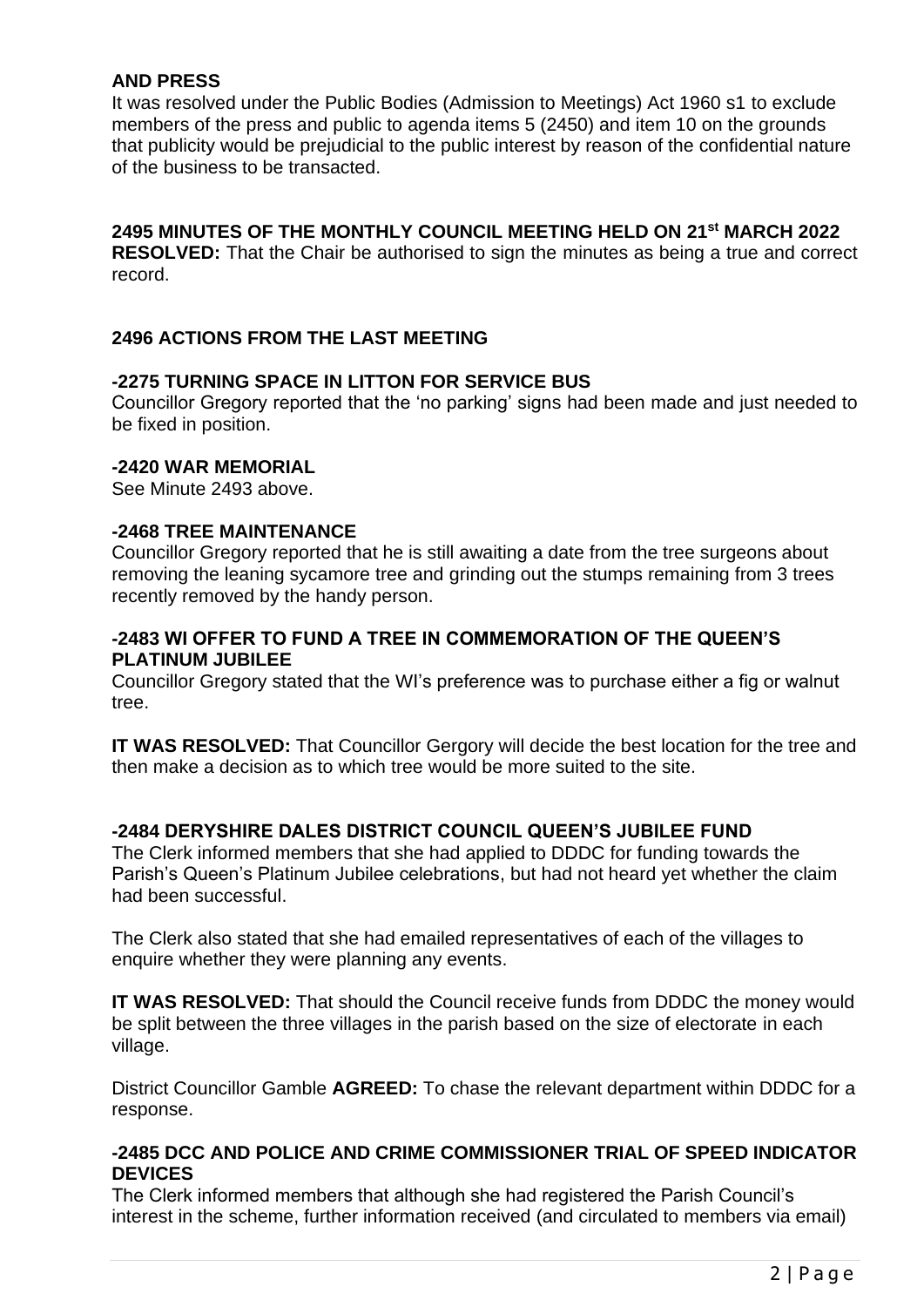suggested that it would be costly and time consuming to proceed.

## **IT WAS RESOVLED:** To not proceed at this time.

## **2497 REPLACEMENT BENCHES**

A note from DALC detailing bench types and companies where other parish council's have purchased benches was circulated to members.

It was noted that an offer to purchase and install a new bench made from recycled plastic, to replace the one near the telephone box in Litton had been received.

**IT WAS AGREED:** To accept the generous offer of a new bench made from recycled plastics.

## **2498 ANNUAL PARISH MEETING**

A draft flyer advertising the Annual Parish Meeting was circulated to members.

**IT WAS RESOLVED:** That following minor amendment in the manner discussed, the flyer be printed and distributed to each household in the parish.

It was noted that Councillor Rooke had kindly agreed to distribute the flyers to Litton and Cressbrook and Councillor Robinson to Litton Mill.

Draft Annual Parish Meeting slides were circulated to members.

**IT WAS RESOLVED:** That following minor amendment as discussed, the slides are approved for presentation at the APM.

## **2499 PLANNING APPLICATIONS**

No planning applications were received during the month, however an email relating to NP/DDD/1221/1346 Former Hosiery, Hall Lane, Litton had been received.

**IT WAS RESOLVED:** That the Parish Council did not wish to make further comment on the application.

## **2500 REVIEW OF INSURANCE RENEWAL**

A list of the current sums insured was circulated to members for review.

**IT WAS RESOLVED:** That the current levels of cover are adequate for the Council's needs.

## **2501 FINANCE**

(i) Accounts for payment

The Clerk submitted a schedule of payments, via email, in the sum of £1,399.93 for approval.

**IT WAS RESOLVED:** That the schedule of payments be signed and the accounts to which they relate be paid.

It was noted that the current account balance as at  $11<sup>th</sup>$  April 2022 was £5,619.93 and the